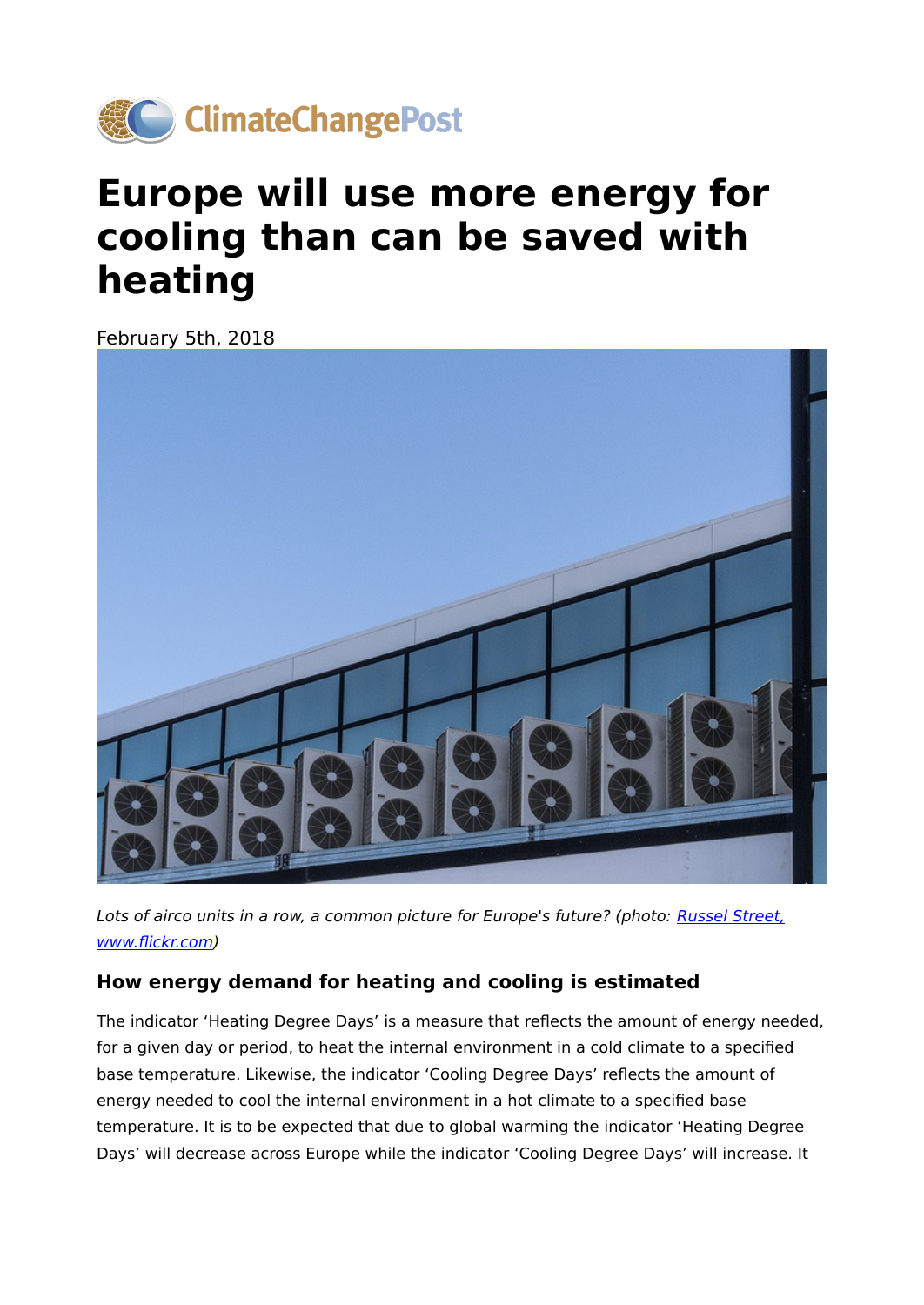depends on the combination of the two whether less or more energy will be needed to keep our houses, offices and factories at a pleasant temperature all year round.

For Europe the likely evolution of these indicators until the end of the 21st century was investigated for an intermediate and high-end scenario of climate change, aimed at providing information on future climate impacts on European energy markets. Base temperature values were chosen of 15.5°C for 'Heating Degree Days' and 22°C for 'Cooling Degree Days'. Thus, days with temperatures below 15.5°C were included to estimate changes in energy needed for heating, and days with temperatures above 22°C to estimate changes in energy needed for cooling. The annual values of the indicator 'Heating Degree Days' were computed as the cumulated sum of daily 'Heating Degree Days' for the winter season (October – March). Likewise, this was done for the 'Cooling Degree Days' during the summer season (April – September).

## **Less heating in the North, more cooling in the South**

In general, the indicator 'Heating Degree Days' is projected to decrease over Europe, and most pronounced under the high-end scenario of climate change and over Scandinavia and Russia. Conversely, the indicator 'Cooling Degree Days' is projected to increase, especially over the Mediterranean region and the Balkans. The current values of 'Cooling Degree Days' for southern Italy and Greece could become normal for central France and Hungary by the end of the 21st century. Moreover, during the last decades of the century, the use of cooling systems in mid-summer could be adopted in regions where it is currently unusual, such as southern Scandinavia and the Baltic countries.

## **Net impact on Europe's energy demand depends on population growth**

The impact of these changes on energy demand depends on the population density across Europe. After all, a strong decrease of 'Heating Degree Days' in sparsely populated parts of northern Europe may not have a large impact on Europe's energy demand. A strong increase of 'Cooling Degree Days' in the densely populated Mediterranean Region, however, may be far more important for Europe's future energy demand.

If population would remain constant towards 2100, the combined effect of these changes would be a gradual decrease of energy demand over Europe. The indicator 'Heating Degree Days' will progressively decrease during the 21st century and this decrease will outweigh the projected increase of the indicator 'Cooling Degree Days' under both scenarios of climate change and for all countries. A net energy saving would be the result.

However, the situation is different if projections of future population growth and decline over the 21st century are included in the calculations. Then, despite the persisting warming, energy demand is projected to increase over northern Europe, the Baltic countries, Great Britain, Ireland, Benelux, the Alps, Spain, and Cyprus, resulting in an overall increase of energy demand over Europe.